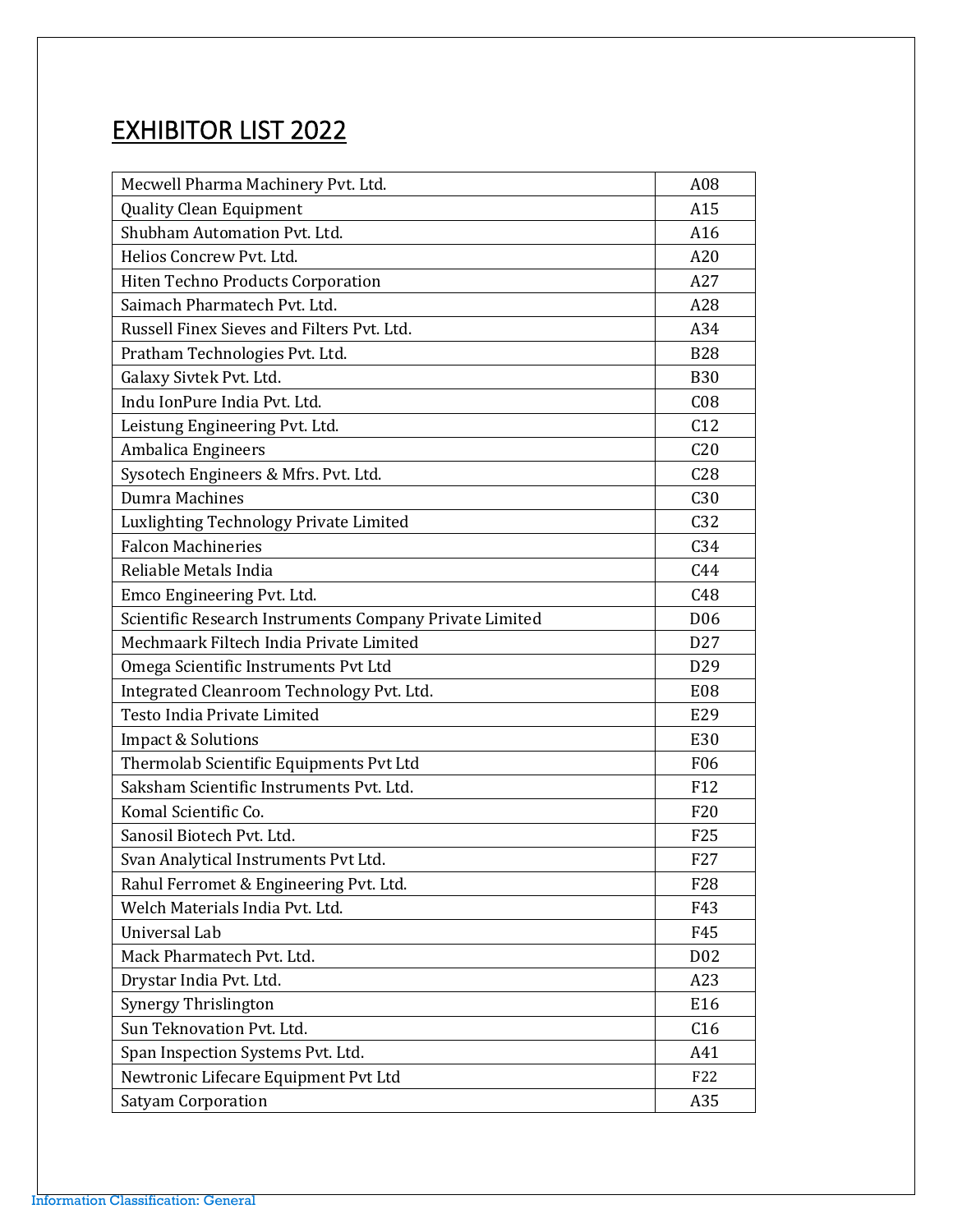| Elmach Packages (India) Pvt Ltd                    | C <sub>02</sub> |
|----------------------------------------------------|-----------------|
| Nicomac Taikisha Clean Rooms Pyt. Ltd.             | <b>B08</b>      |
| Nutron Systems Pvt. Ltd.                           | C46             |
| The United Engineering Company                     | <b>B20</b>      |
| Pramuk Healthcare                                  | C <sub>36</sub> |
| Aztec Process Automation (P) Ltd.                  | C40             |
| Shimadzu Analytical (I) Pvt. Ltd.                  | E <sub>02</sub> |
| Humidity Technologies Pvt Ltd.                     | A31             |
| Toshvin Analytical Pvt. Ltd.                       | E06             |
| Swan Biotech Pvt. Ltd.                             | E06A            |
| <b>Standard Group of Companies</b>                 | A10             |
| Autocal Solutions Pvt. Ltd.                        | F35             |
| Reckers Automation India Pvt. Ltd.                 | <b>B44</b>      |
| Bio Clean Turnkey Solutions Private Limited        | E26             |
| Jetspray Innovations Pvt. Ltd.                     | <b>B48</b>      |
| Allegro Global Pvt. Ltd.                           | A45             |
| <b>Rehoboth Enviro Systems</b>                     | D <sub>08</sub> |
| Markss Infotech Ltd.                               | D <sub>33</sub> |
| Airtech Systems India Pvt. Ltd.                    | <b>B02</b>      |
| Hemochrom Ultrapure                                | A37             |
| Munters India Humidity Control Private Ltd.        | <b>B12</b>      |
| Think Lean Prefab Systems Pvt. Ltd.                | E25             |
| GTI Infotel Pvt. Ltd.                              | D45             |
| AMS Global Engineering Company                     | E36             |
| Parle Global Technologies Pvt. Ltd.                | A02             |
| ACS International India Pvt. Ltd.                  | D47             |
| Dotsmark Systems India Ltd.                        | C41             |
| Chaitanya Agro Biotech Pvt. Ltd.                   | E37             |
| Sanitt Equipment & Machines P. Ltd.                | F <sub>16</sub> |
| Bry-Air (Asia) Pvt. Ltd.                           | <b>B06</b>      |
| AllyOne Environmental Technologies India Pvt. Ltd. | F29             |
| Saakvee Technologies India Pvt. Ltd.               | C <sub>06</sub> |
| Agilent Technologies India Pvt. Ltd.               | D <sub>12</sub> |
| <b>Control Print Limited</b>                       | A44             |
| Dockweiler Asia Co., Ltd.                          | E41             |
| Ecobliss India Pvt. Ltd.                           | A46             |
| Microcool Systems Private Limited                  | A32             |
| <b>Expert Vision Labs Pvt Ltd</b>                  | E35             |
| Ami Polymer Pvt. Ltd.                              | D <sub>16</sub> |
| Venera Biotech Systems Pvt. Ltd.                   | <b>B16</b>      |
| <b>Borosil Limited</b>                             | F33             |